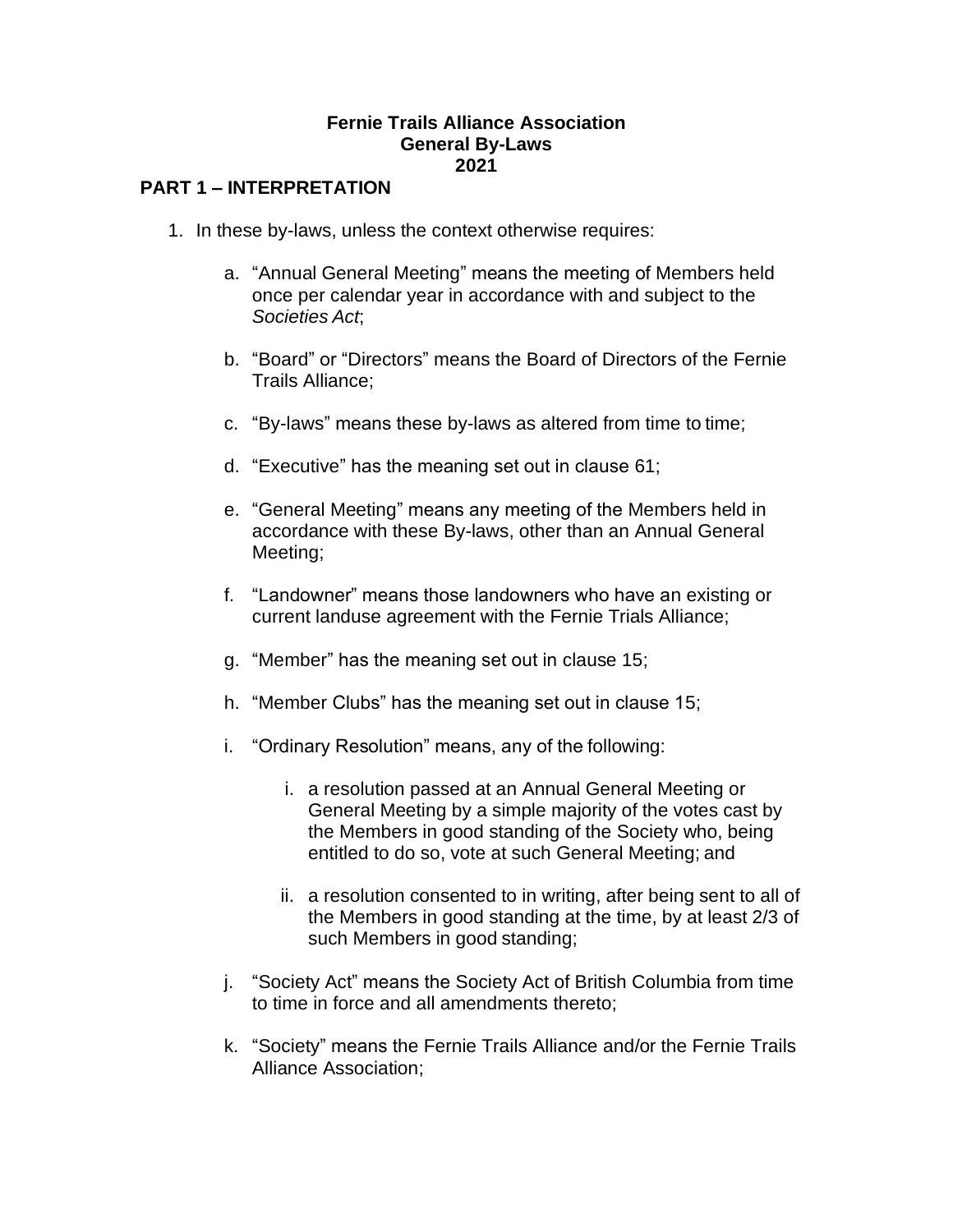Fernie Trails Alliance Association By-Laws 2021 Page 2 of 13

- l. "Special Resolution" means, any of the following:
	- i. a resolution passed at an Annual General Meeting or a General Meeting by at least 3/4 of the votes cast by the Members in good standing of the Society who, being entitled to do so, vote at such General Meeting; or,
	- ii. a resolution consented to in writing by all of the Members in good standing;
- m. "Supporter" means a class of Member in the Society, which class of Membership may be approved or appointed by the Directors from time to time.
- 2. Words importing the singular include the plural and vice versa, and words importing a male person include a female person and a corporation.
- 3. Headings are used for reference only and are not to be used in the interpretation of these by-laws.
- 4. Except where otherwise provided, the definitions in the Society Act apply to these By-laws.
- 5. In the event there is any conflict between these By-laws and the Act or the regulations under the Act, the Act or such regulations, as the case may be, shall prevail.
- 6. In the event there is a conflict between these By-laws and any Policies, procedure or resolution duly passed by the Society, the terms of these Bylaws shall prevail.
- 7. Unless otherwise stated in these By-laws, any decision, approval or consent of the Board and any committee referred to in these By-laws shall be determined by majority vote.

#### **PART 2 – NAME, VISION and MISSION**

- 8. The name of this Society shall be the "Fernie Trails Alliance".
- 9. The Vision of the Fernie Trails Alliance is to establish a fun, robust and diverse world class trail experience that will endure for generations.
- 10.The Mission of the Fernie Trails Alliance is to develop, maintain and enhance a human powered trail network in the Fernie Area.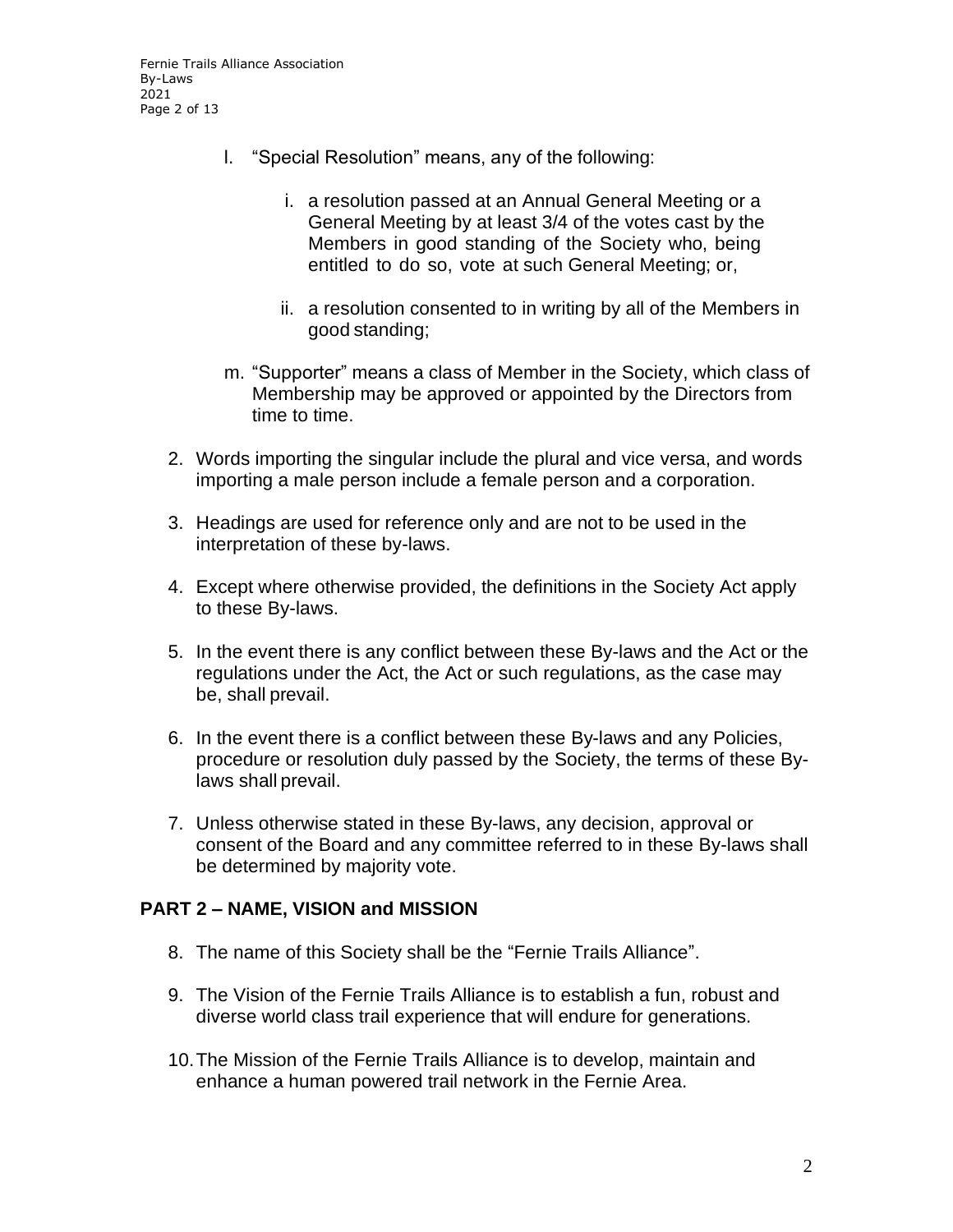- 11.The Objectives of the Fernie Trails Alliance include:
	- a. To secure and maintain land use agreements;
	- b. Clarity and simplicity in Membership, trail fees and fundraising;
	- c. World class trail information system (GIS and Trailforks);
	- d. Establishing and sustaining positive working relationships with landowners, land stewards, user groups and other communities;
	- e. Addressing illegal, unapproved and unsanctioned trail building and trail modification;
	- f. Secure access to land for new trails;
	- g. Secure seasonal, funded trail crew; and,
	- h. Winter trail use strategy.
- 12.The Guiding Principles of the Fernie Trails Alliance are:
	- a. Integrity and accountability;
	- b. Community;
	- c. Collaboration and partnership;
	- d. Environmental responsibility; and,
	- e. Respect and positivity.
- 13.The usual place of meeting of the Fernie Trails Alliance shall be in the City of Fernie.

## **PART 3 - MEMBERSHIP**

- 14.Any individual, club, corporation, society or organization which is directly or indirectly engaged or interested in promoting or sustaining nonmotorized trail access in Fernie and the surrounding area shall be eligible for membership in the Society.
- 15.The Members of the Society are:
	- a. Those persons who hold a current Fernie Trails Pass;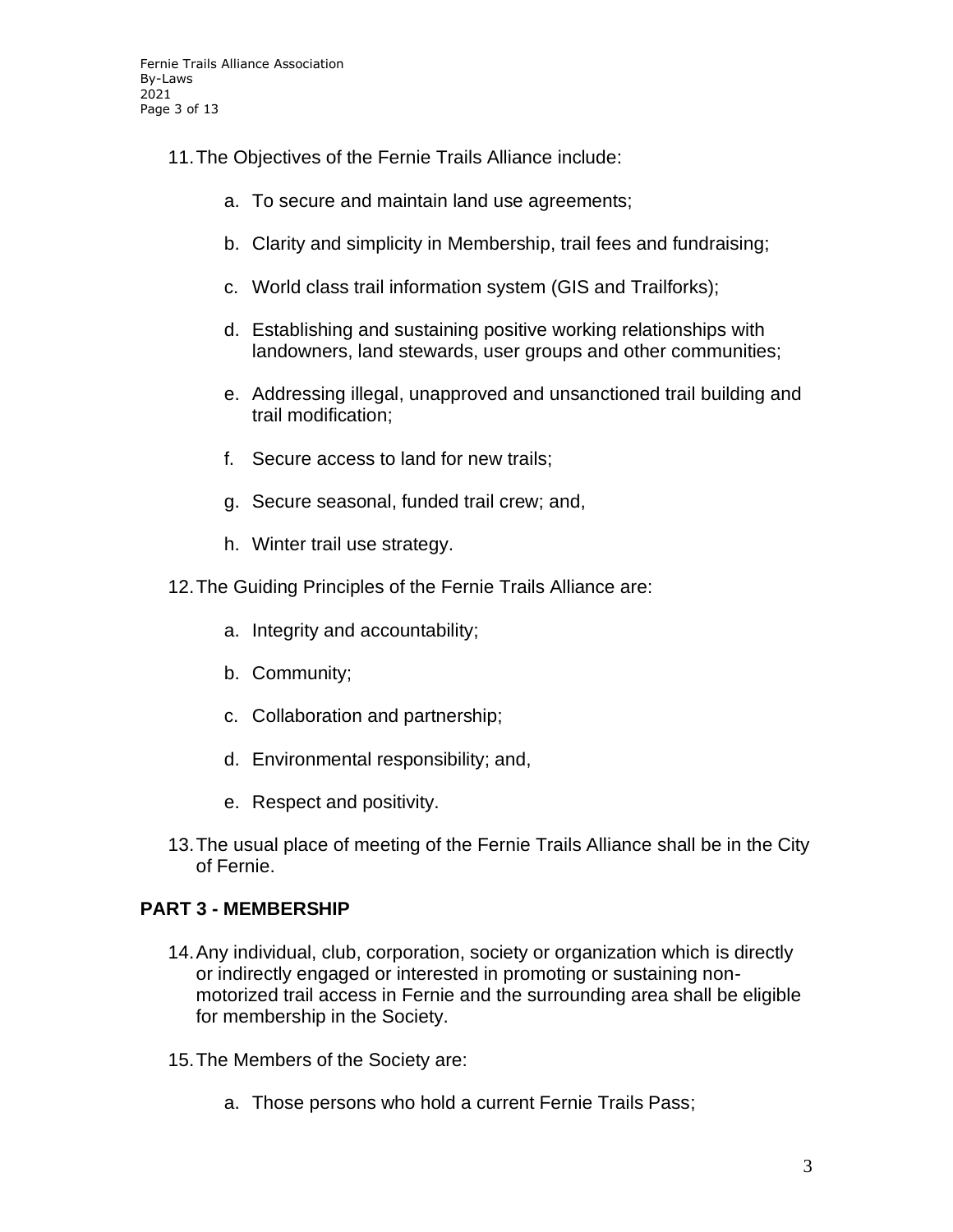- b. The Member Clubs:
	- i. The Fernie Mountain Bike Club;
	- ii. Stag Leap Running Co.; and,
	- iii. Any Society or organization the Directors may approve from time to time;

(the "Member Clubs")

- c. Landowners; and,
- d. Supporters.
- 16.Members are in good standing except a Member who has failed to pay their current annual Trail Pass, Supporter or Membership Club fee, or any other subscription or debt due and owing by the member to the Society, and the member is not in good standing so long as the debt remains unpaid.
- 17.Every Member must uphold the Vision, Mission, Objectives and Guiding Principles of the Fernie Trails Alliance and comply with these by-laws.
- 18.A Member in good standing shall:
	- a. have the right to vote at an Annual General Meeting or General Meeting or in an election;
	- b. have the right to consent to any resolution of the Members;
	- c. have the right to run for and hold office on the Board; and,
	- d. be entitled to any benefits of Membership set out herein or established by the Board from time to time.
- 19.A person, club, or organization ceases to be a Member of the Society:
	- a. by delivering his or her resignation in writing to the secretary of the Society or by mailing or delivering it to the address of the Society;
	- b. on his or her death or, in the case of a club or organization, on dissolution; or,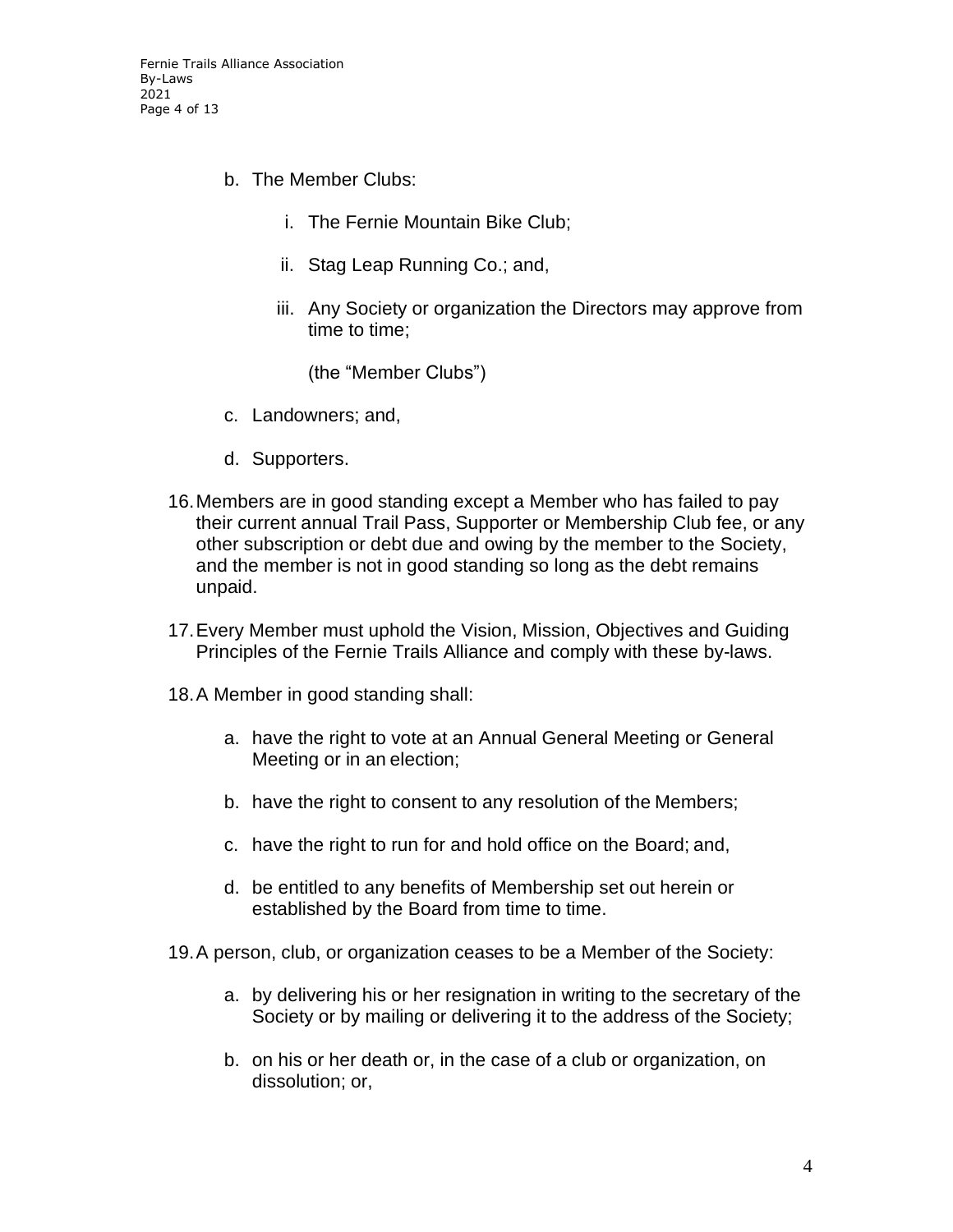Fernie Trails Alliance Association By-Laws 2021 Page 5 of 13

- c. on having been a Member not in good standing for 12 consecutive months.
- 20.A notice may be given to a Member, either personally, by electronic mail at the Member's last known electronic mail address, or by posting on the Society's website, or a social media page managed by the Society.

### **PART 4 – MEETING OF MEMBERS**

- 21.The Directors may, when they think fit, convene an Annual General Meeting or General Meeting.
- 22.An Annual General Meeting of the Society must be held at least once in every calendar year and not more than 15 months after the holding of the last preceding Annual General Meeting.
- 23.A quorum at an Annual General Meeting or General Meeting shall be 15 Members, provided there is at least one member of the Executive and at least two other Directors present.
- 24.Other than the election of the Chair of a meeting and the adjournment or termination of a meeting, no business may be transacted at an Annual General Meeting or General Meeting unless a quorum of Members is present.
- 25.Notice of an Annual General Meeting or General Meeting must specify the place, day and hour of the meeting, and, in case of special business, the general nature of that business, however, the accidental omission to give notice of a meeting to, or the non-receipt of a notice by any of the Members entitled to receive notice, does not invalidate proceedings at that meeting.
- 26.The Board shall provide to the Members notice of a General Meeting, Annual General Meeting or Extraordinary General Meeting at least 14 or more days before such General Meeting. Such notice may be provided by emailing the notice to the Member's most recent email address, known to the Society. The Board may also give notice to the Members by posting the requisite information on a website or social media account that is maintained by or on behalf of the Society and is accessible to all of the Members.
- 27.An Annual General Meeting or General Meeting may be held virtually. For greater certainty, Members shall be entitled to participate or vote in a General Meeting by videoconference or other means of electronic communication.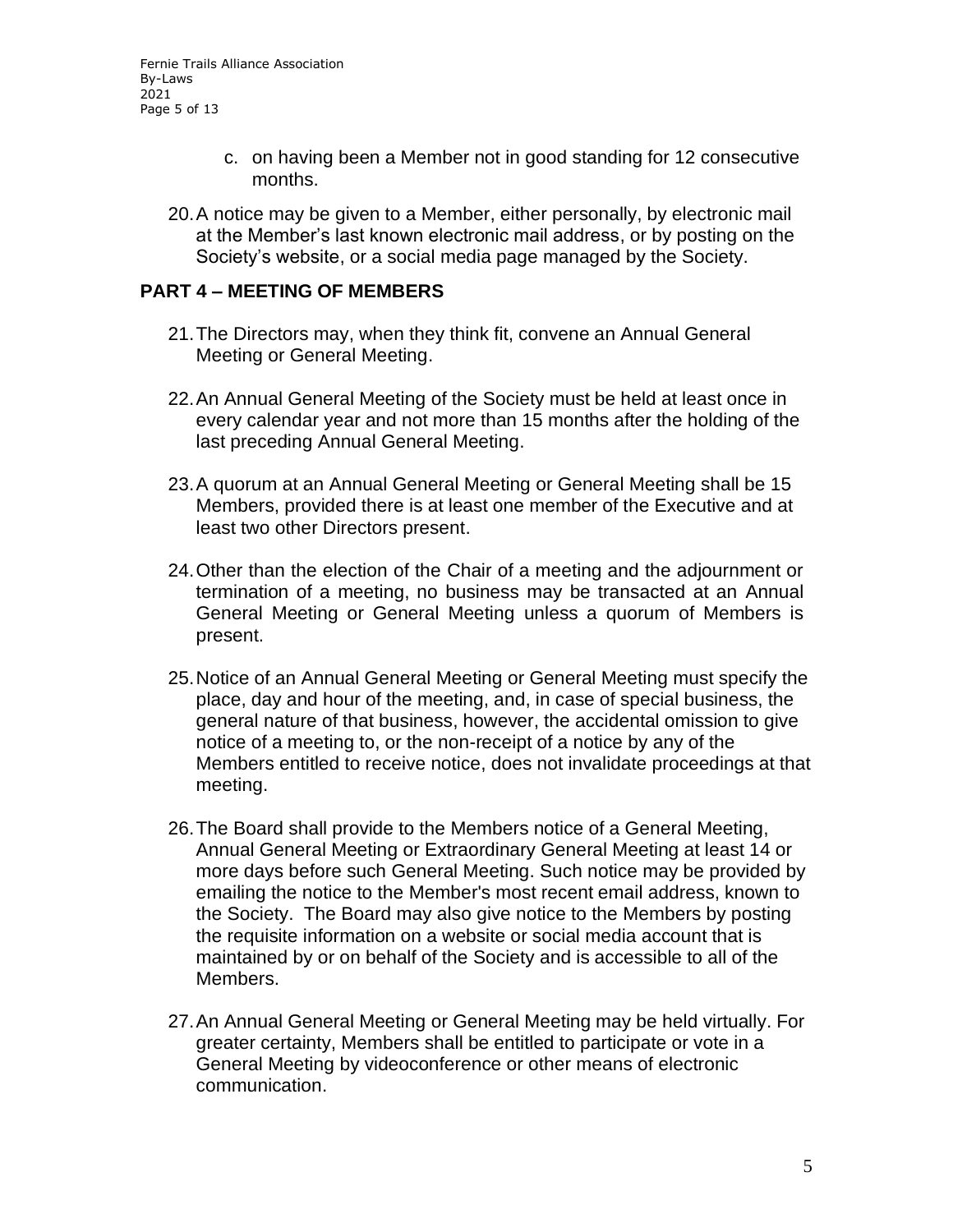Fernie Trails Alliance Association By-Laws 2021 Page 6 of 13

- 28.At an Annual General Meeting or General Meeting and unless otherwise set out in these by-laws, voting may be oral or by a show of hands, or another method that adequately discloses the intention of the Members, except that if 5 or more Members in good standing request a secret ballot or a secret ballot is directed by the Chair of the meeting, voting shall be by a secret ballot.
- 29.The Chair of a General Meeting must announce the outcome of each vote and that outcome shall be recorded in the minutes of the meeting.

## **PART 5 – FEES**

- 30.The annual fees for the Fernie Trails Pass shall represent the dues payable by that class of Member and shall be set and determined by the Board from time to time.
- 31.The annual fees for the Member Clubs shall represent the dues payable by that class of Member and shall be set and determined by the Board from time to time.
- 32.The annual fees to become a Supporter of the Fernie Trails Alliance shall represent the dues payable by that class of Member and shall be set and determined by the Board from time to time.
- 33.There shall be no annual fees for Landowners.
- 34.The Board may waive any Membership fee as it deems fit from time to time.

## **PART 6 – DIRECTORS and BOARD**

- 35.The Board shall be comprised of a minimum of 3 Directors and a maximum of 11 Directors, who shall be nominated and elected by ballot from amongst the Members at the Annual General Meeting.
- 36.Each Director shall serve a term of approximately two years, until the second following Annual General Meeting from when that Director was elected.
- 37.The Fernie Trails Alliance shall endeavor to have not more than 6 Director positions expiring at any Annual General Meeting.
- 38.The Fernie Trails Alliance shall use reasonable efforts to have a wide range of interests represented on its Board and Committees, including, but not limited to: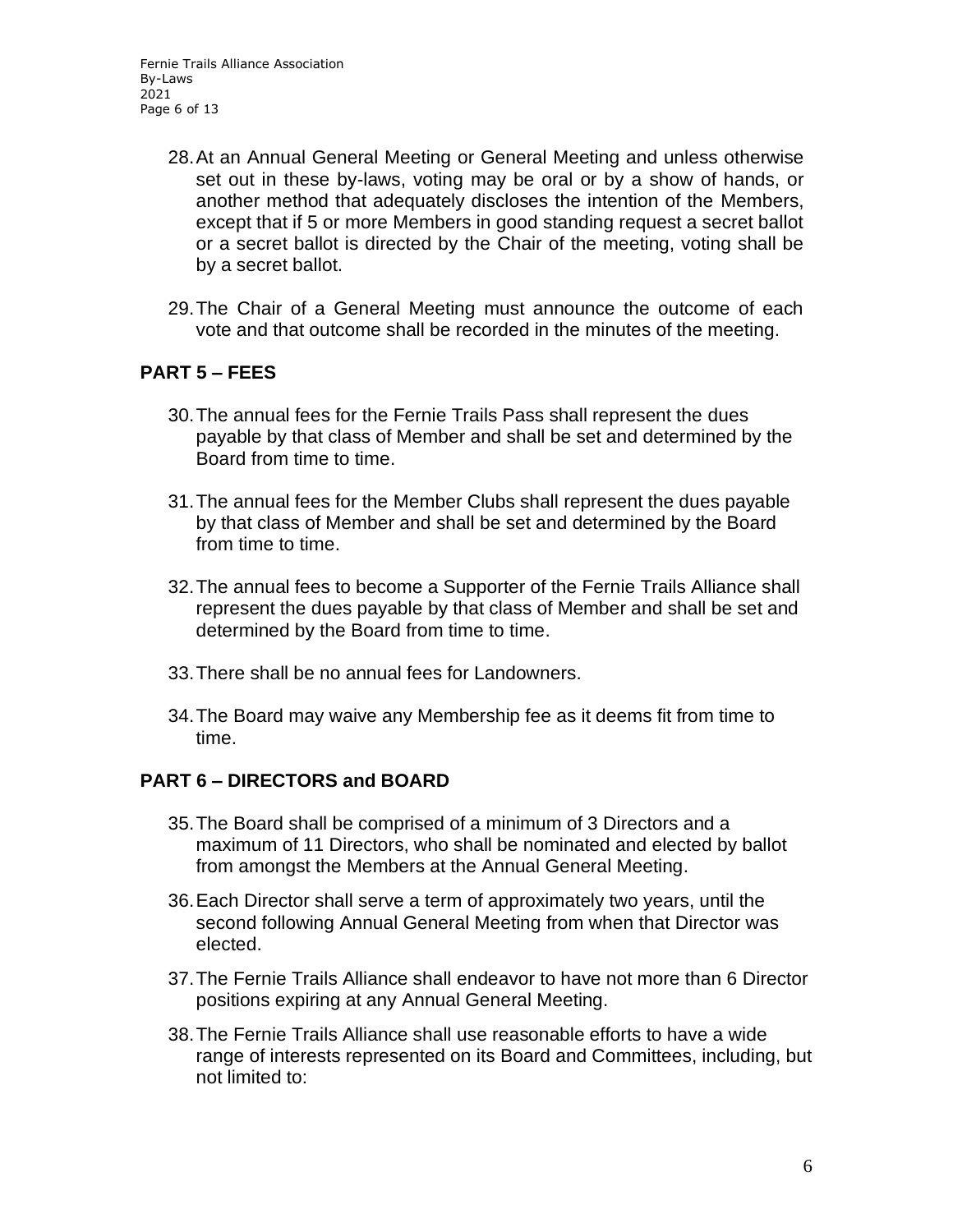Fernie Trails Alliance Association By-Laws 2021 Page 7 of 13

- a. All trail user types;
- b. Landowners;
- c. Member Clubs;
- d. Supporters; and,
- e. Any other group or entity which may have an interest in the Fernie Trails Alliance or its operations from time to time;

provided however that an act or proceeding of the Fernie Trails Alliance, Board of Directors or Committee is not invalid merely because all interests are not represented on the Board or Committees.

- 39.A person ceases to hold office as a Director or Officer:
	- a. at the expiry of such Director or Officer's term of office;
	- b. on such Director or Officer's death;
	- c. on delivery of a signed resignation from such Director or Officer to the Board by mail, email or in person; or,
	- d. if such Director or Officer is removed pursuant to these By-laws or the Act.
- 40. A Director may be removed from office by way of a three-quarters  $(3/4)$ resolution of the Board, provided that prior to the Board removing any person as a Director by way of a three-quarters (¾) resolution of the Board, the Board shall provide a written statement to the applicable Director stating the reasons for such removal, and provide such Director a reasonable opportunity to address and respond to such reasons.
- 41.Between Annual General Meetings, the Board may, but shall not be required to, appoint a Member in good standing as a Director to fill a vacancy that arises on the Board as a result of the resignation, death, termination, removal or incapacity of a Director.
- 42.The Directors may exercise all the powers and do all the acts and things that the Society may exercise and do, and that are not by these by-laws or by statute or otherwise lawfully directed or required to be exercised or done by the Society in a General Meeting, but subject to:
	- a. all laws affecting the Society;
	- b. these by-laws; and,
	- c. rules, not being inconsistent with these by-laws, that are made from time to time by the Society in a General Meeting.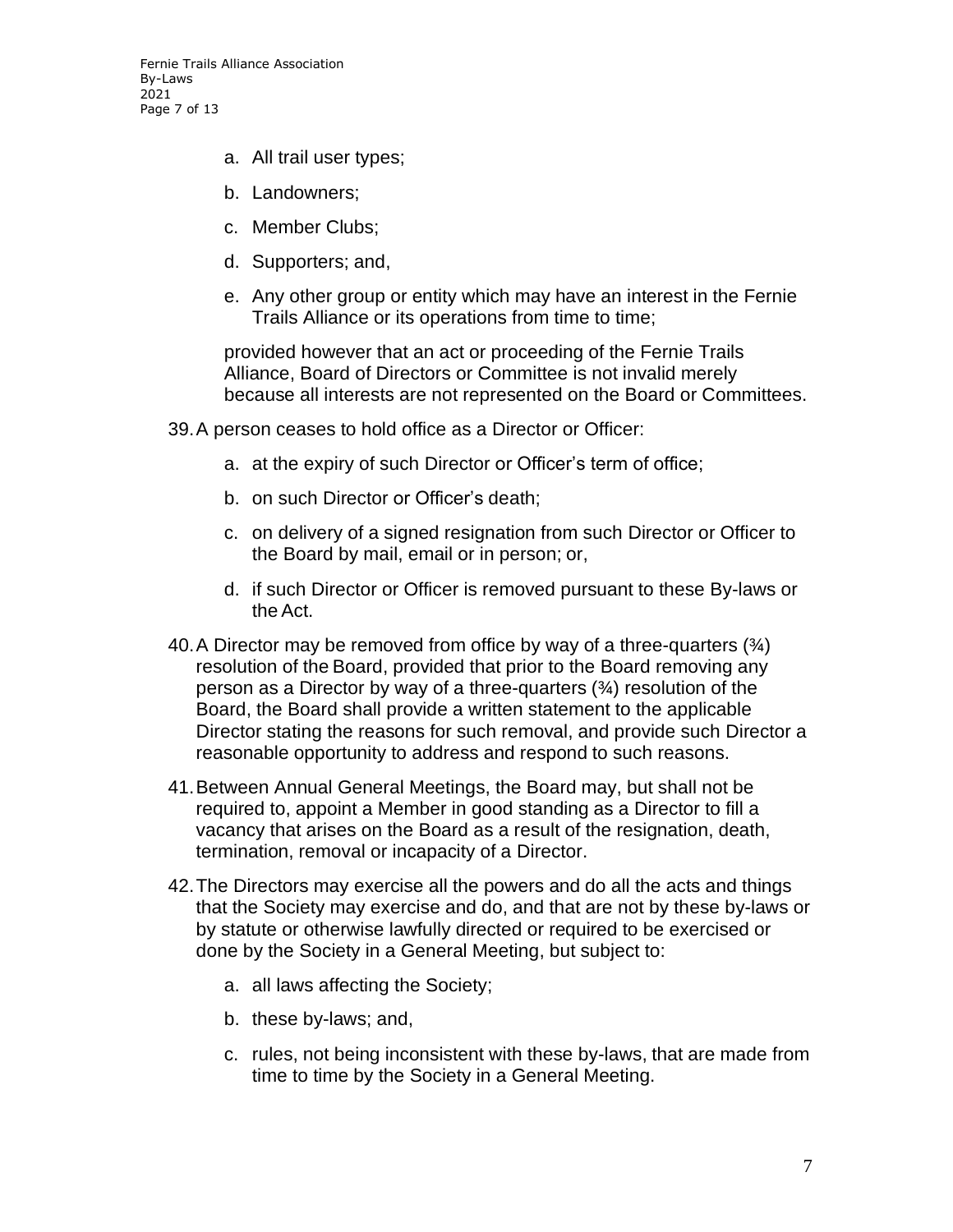- 43.Despite clause 28, the election of Directors may be by acclamation, otherwise it must be by secret ballot.
- 44.An act or proceeding of the Directors is not invalid merely because there are less than the prescribed number of Directors in office.
- 45.A Director must not be remunerated for being or acting as a Director, but a Director may be reimbursed for all expenses necessarily and reasonably incurred by the Director while engaged in the affairs of the Society.
- 46.A Director shall not personally be an employee, contractor or otherwise receive remuneration from the Fernie Trails Alliance. A Director may personally become an employee, contractor or otherwise receive remuneration from the Fernie Trails Alliance upon resigning or ceasing to hold his or her position as Director. However, provided that a business or corporation in which a Director is not at arm's length may perform contract services for the Fernie Trails Alliance, provided any procurement policy in force from time to time is followed.

## **PART 7 – PROCEEDINGS and DUTIES OF DIRECTORS**

- 47.The Directors may meet at the places and manner they think fit to conduct business, adjourn and otherwise regulate their meetings and proceedings, as they see fit, but such meetings of the Directors shall occur at least eight times in a calendar year.
- 48.Where any Director is absent from three consecutive meetings of the Board, without reasonable explanation, that Director's tenure of office shall be automatically terminated, providing however that any such terminated Director shall have leave to appeal such termination to the Board at the following meeting of the Board and the Board may reverse the automatic termination.
- 49.Where any Director has been absent from 50% or more of all of the meetings of the Board during that Director's two year term of office, that Director shall not be eligible for re-election as a Director for a period of two years.
- 50.No Director may serve more than 6 consecutive years on the Board.
- 51.The Board shall have the general power of administration. The Board may make or authorize petitions or representations to the Government or Parliament of Canada, Government or Legislature of the Province, or others, as it may determine or as may be required by vote of a majority of Members present at any General Meeting.
- 52. The Board may frame such by-laws, rules and regulations as appear to the Board to promote the best interests of the Society and shall submit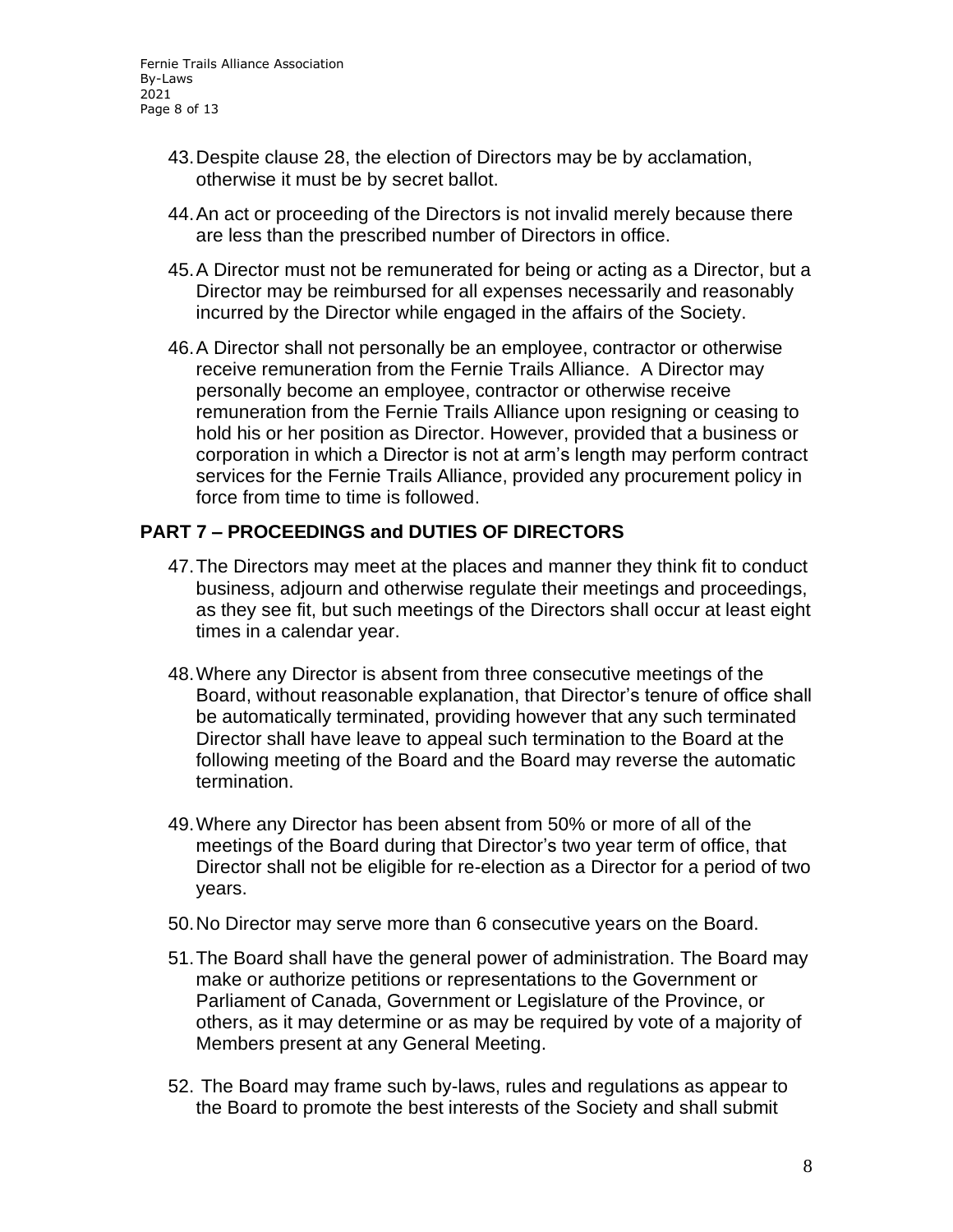them for adoption at any meeting of the Society.

- 53.A quorum of the Directors shall be 50% of the Directors holding office at any given time, provided at least one Member of the Executive is present.
- 54.Questions arising at a meeting of the Directors must be decided by a majority of votes. In the case of a tie vote, the Chair does not have a second or casting vote and the motion or question shall not pass.
- 55.A resolution in writing, signed, or approved by electronic mail, by a majority of Directors, provided that one such Director is a member of the Executive, is as valid and effective as if regularly passed at a meeting of Directors, provided that such resolution is placed with the minutes of the Directors.
- 56.Subject to the provisions of the *Society Act*, the Directors shall not be liable for any action taken or omitted to be taken by them in good faith or for the acts of any agent, employee or trustee selected by them with reasonable care or any act or omission of any other Director or Directors.
- 57.If at any time any Director of the Society is, directly or indirectly, interested in a proposed contract or transaction with the Society, he or she must disclose fully and promptly the nature and extent of the interest to each of the other Directors. A Director that has an interest in a contract or transaction to be considered at a meeting of the Directors will be counted in a quorum for the meeting notwithstanding such Director's interest, but will not vote in respect of the matter.
- 58.Until such time as the organization decides to render such information public, a Director must keep in strict confidence all matters and affairs of the Fernie Trails Alliance.
- 59.All Directors owe a fiduciary obligation to the Fernie Trails Alliance and must act honestly and in good faith with a view to the best interests of the Fernie Trails Alliance.
- 60.The Board may establish policies from time to time, which are intended to provide guidance to Committees, Members and/or to the Board regarding the business and affairs of the Society. Any policy may be amended, cancelled or retracted at any time, without notice, by the Board.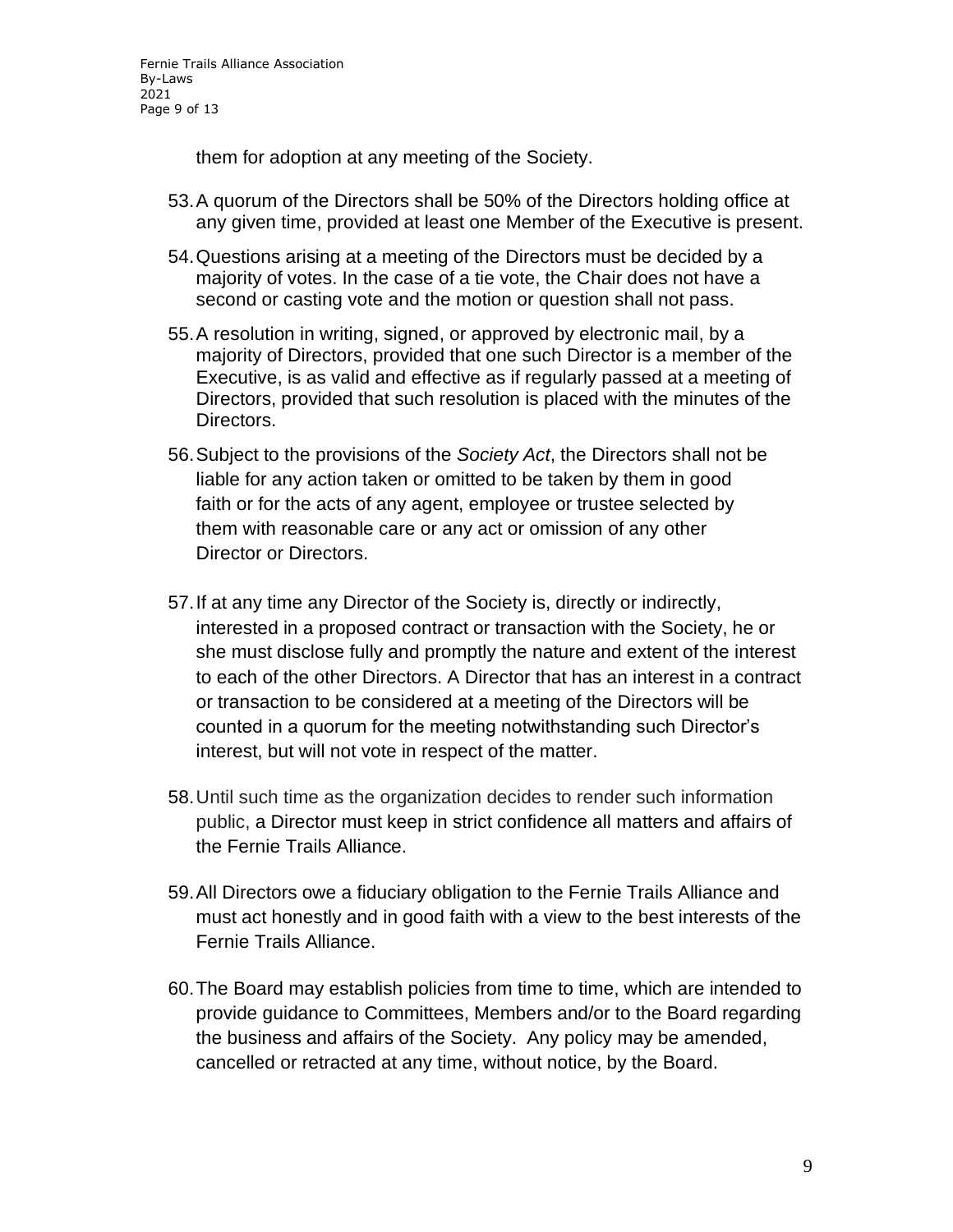Fernie Trails Alliance Association By-Laws 2021 Page 10 of 13

# **Part 8 – EXECUTIVE DIRECTORS**

61.The Executive of the Society shall be:

- a. Chair;
- b. Vice Chair;
- c. Treasurer; and,
- d. Secretary;

all of whom shall be appointed from the Directors currently holding office, by those Directors, at the first meeting of the Board of Directors following the Annual General Meeting or at any other time any of the Executive officer positions become vacant.

- 62.All Executive members must also be Directors.
- 63.The Chair:
	- a. presides as Chair at all meetings of the Society and of the Directors; and,
	- b. is the chief executive officer of the Society and must supervise the other officers in the execution of their duties.
- 64.The Vice-Chair is the vice-chair of the Board and is responsible for carrying out the duties of the Chair if the Chair is unable to act and assisting the Chair in the execution of his or duties.
- 65.The Secretary is responsible for doing, or making the necessary arrangements for, the following:
	- a. oversees the issuance of notices of Annual General Meetings, General Meetings and Directors' meetings;
	- b. taking and keeping minutes of Annual General Meetings, General Meetings, Directors' meetings and any motions passed by the Board by electronic means;
	- c. keeping the records of the Society in accordance with the Act;
	- d. assisting in conducting the correspondence of the Board; and,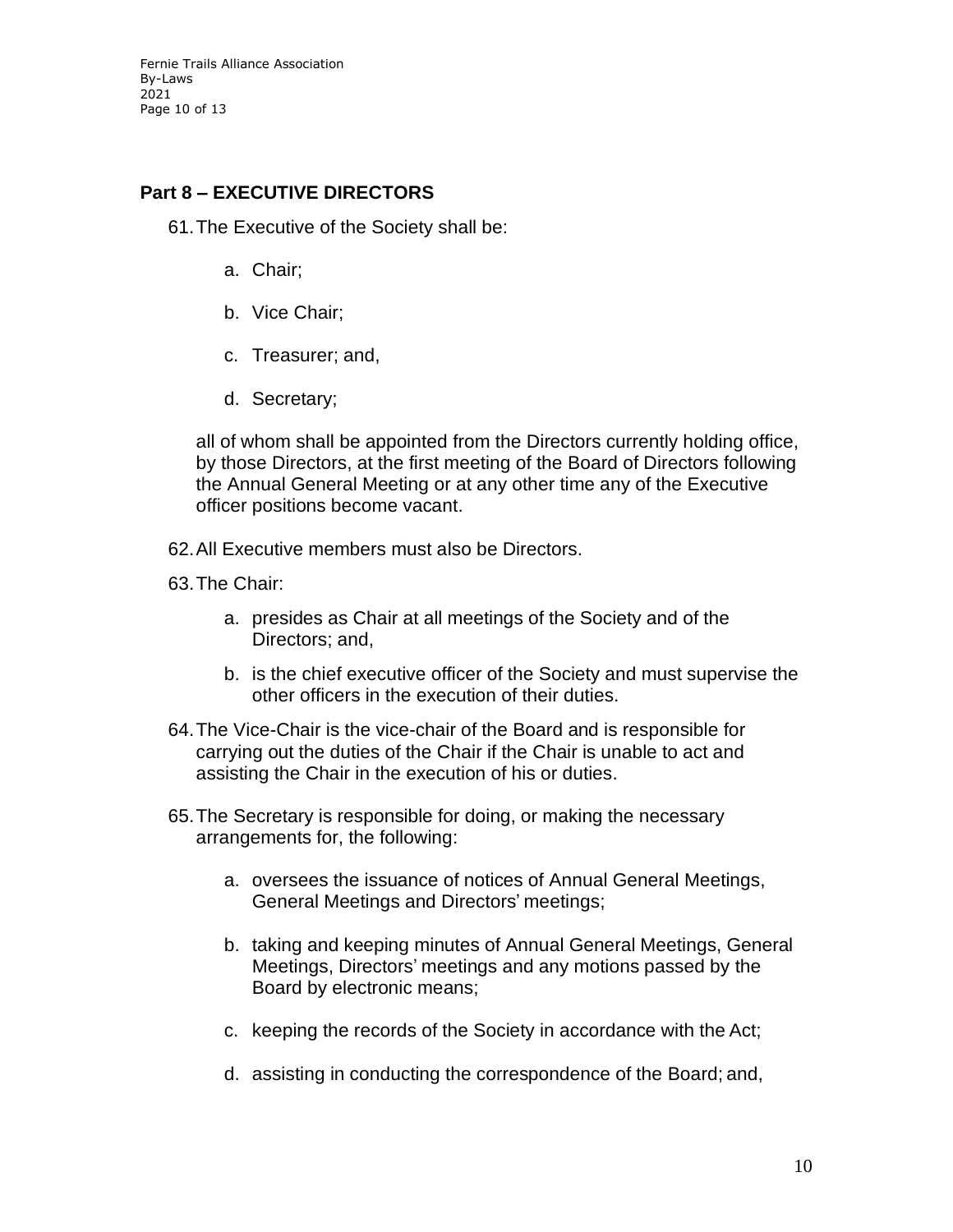- e. overseeing the filing of the annual report of the Society and making any other filings with the registrar under the Act.
- 66.If the Secretary is absent from any meeting of the Board, the Board must appoint another individual to act as the recording secretary at such Board meeting.
- 67.The Treasurer is responsible for doing, or making the necessary arrangements for, the following:
	- a. keeping the financial records, including books of account, necessary to comply with the Society Act;
	- b. rendering financial statements to the directors, members and others from time to time, but in any event at least once per calendar year;
	- c. reporting to the board any significant financial variances of the society at the first meeting of the board after such variance was discovered;
	- d. preparing the Society's financial statements; and,
	- e. making the Society's filings with respect to taxes.
- 68.The Executive of the Society shall be responsible for the day-to-day operations of the Society. However, provided the Board and/or the Executive may hire employees as it or they deem fit from time to time to undertake the operations of the Society.
- 69.The Executive shall have signing authority on all notes, drafts, electronic or on-line transaction approvals and cheques, provided that each such negotiable instrument shall be signed or approved by at least two Members of the Executive.

#### **PART 9 – PROCEEDINGS AT ANNUAL GENERAL MEETINGS and GENERAL MEETINGS**

70.Special business is:

- a. all business at a General Meeting, except the adoption of agenda; and,
- b. all business conducted at an Annual General Meeting, except the following:
	- i. adoption of the agenda;
	- ii. consideration of the financial statements;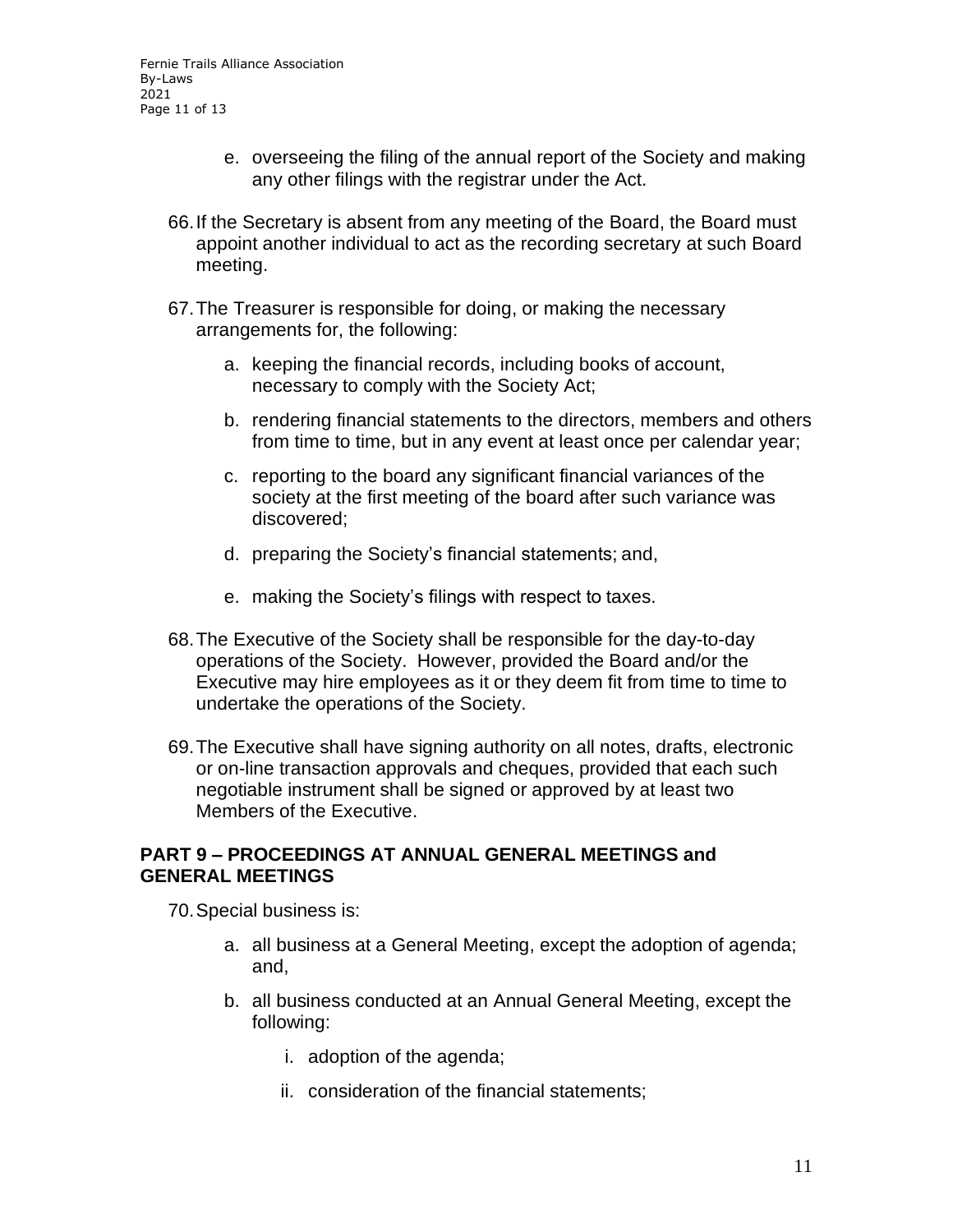- iii. report of the Directors;
- iv. election of Directors; and,

requires a Special Resolution to pass.

- 71.The Chair or the Vice-Chair, or, in the absence of both, one of the other Directors present, must preside as Chair of an Annual General Meeting or General Meeting.
- 72.A resolution proposed at a meeting need not be seconded, and the Chair of a meeting may move or propose a resolution.
- 73.Voting at Annual General Meetings or General Meetings may be conducted by a show of hands (in person or via electronic means), however provided that the election of Directors shall be by secret ballot.
- 74.In the case of a tie vote, the Chair does not have a casting or second vote in addition to the vote to which he or she may be entitled as a Member, and the proposed resolution does not pass.
- 75.A Member club, landowner or supporter may vote by its authorized representative, who is entitled to speak and vote, and in all other respects exercise the rights of a Member, and that representative must be considered as a Member for all purposes with respect to a meeting of the Society.

### **Part 10 – COMMITTEES**

- 76.The Board may establish any committee, from time to time as it sees fit, to carry out specific activities and functions and may determine the composition and purpose of such committee at the time of establishment. For greater certainty, the creation of any committee and its mandate and procedures shall not require any amendment to the by-laws or the approval of the Members.
- 77.A committee shall be free to determine its own rules and procedures for the conduct of its business, subject to:
	- a. each committee keeping minutes of its proceedings to report to the Board from time to time as the Board may require;
	- b. compliance with these by-laws; and,
	- c. any rules and/or terms of reference imposed by the Board.
- 78.Notwithstanding the immediately preceding clause, the Board shall have the power at any time to revoke or override any authority given to, or any